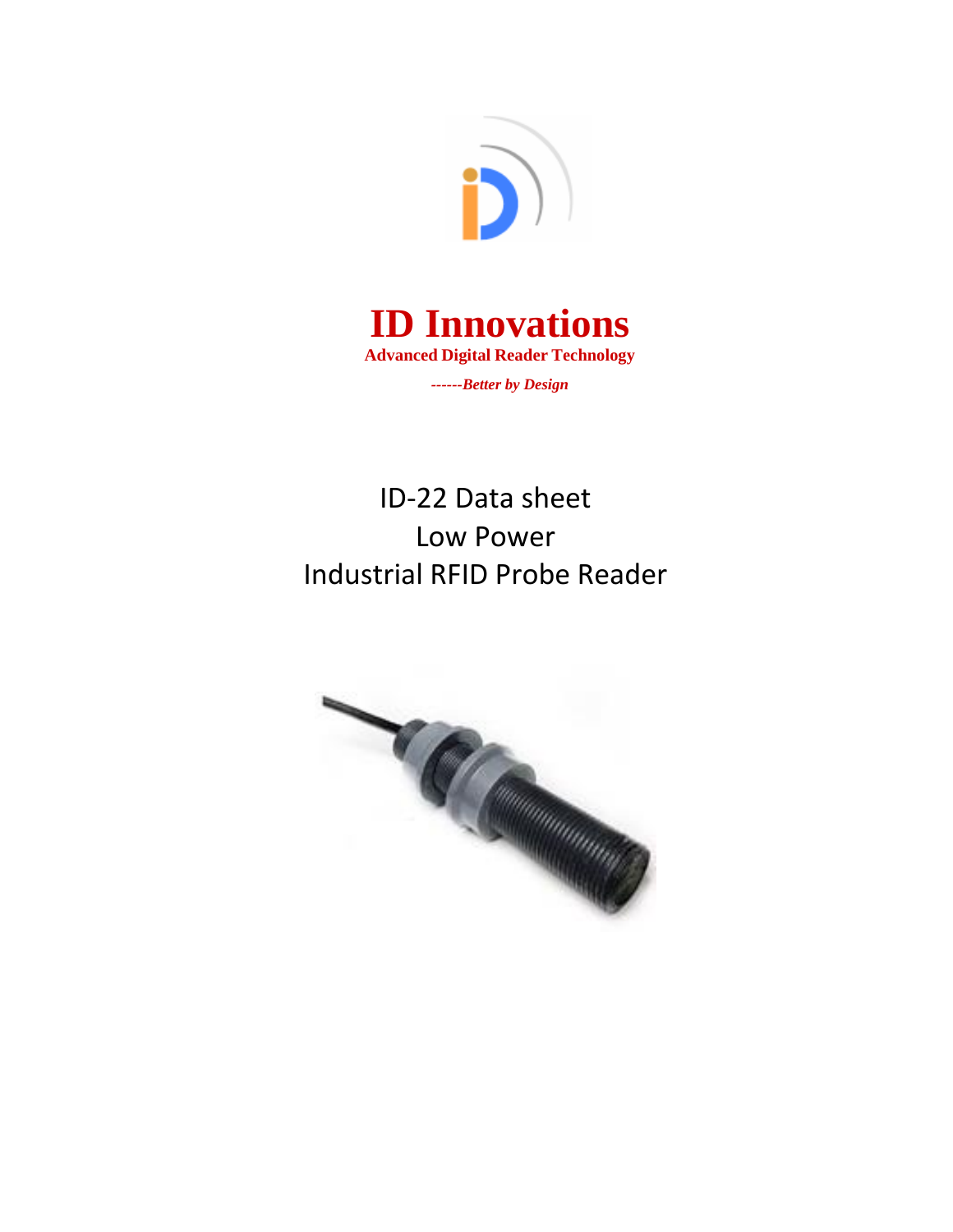## **Contents**

- 1. Overview
- 2. Features
- 3. Device Operational Characteristics
- 4. Data Formats
- 5. Magnetic Emulation Waveforms
- 6. Output Wire Description
- 7. Programming the Output Format
- 8. Connection direct to a computer
- 9. Connection to a Processor UART
- 10. Connecting a Read LED
- 11. Choice of Power Supply
- 12. DC Current Characteristics
- 13. Maximum ratings
- 14. Useful Information
- 15. Contact information
- 16. Disclaimer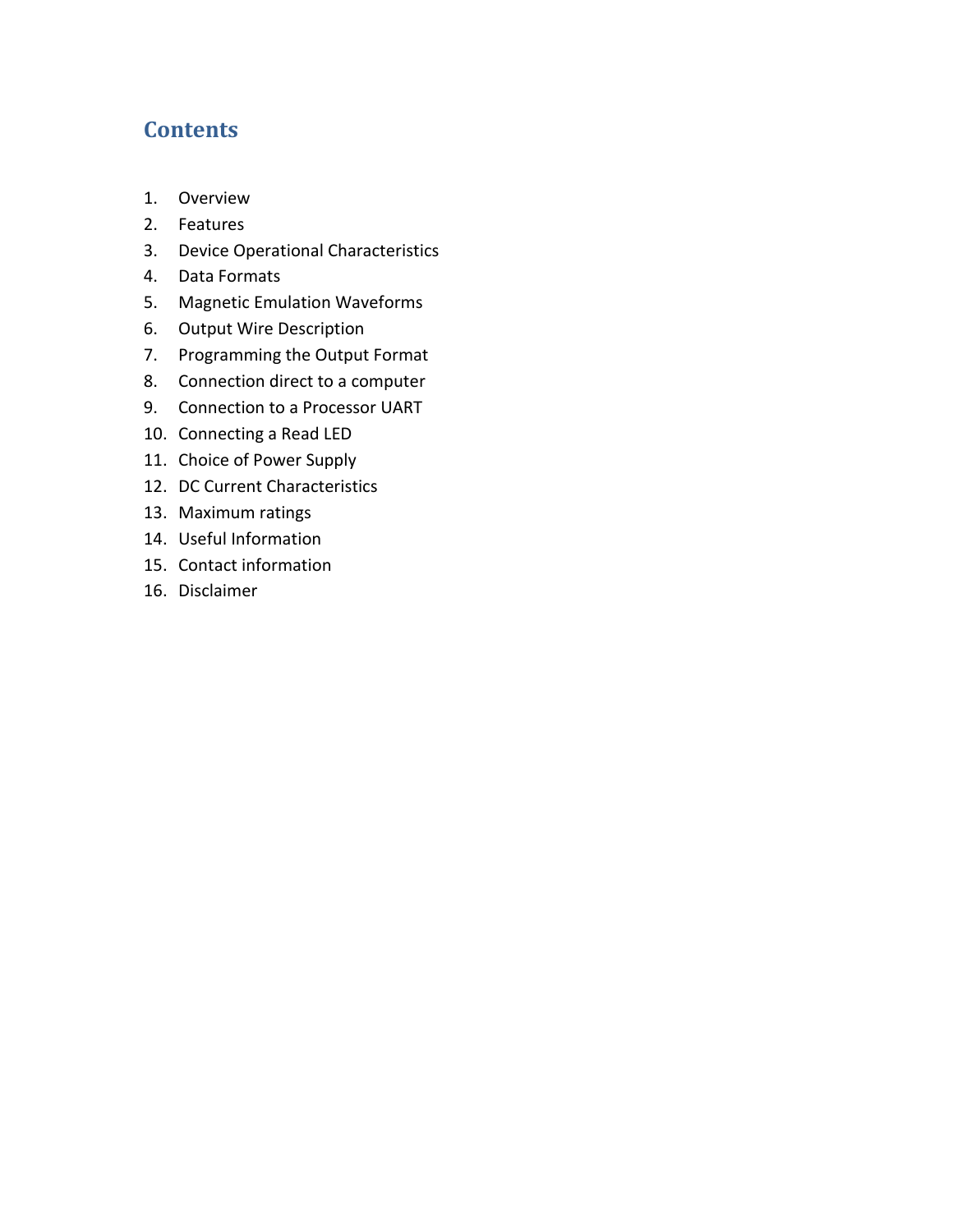## **1. Overview**

The ID-22 is a  $9v - 27v$  low power industrial probe reader for popular EM4001 format 125KHz tags and is encapsulated for environmental protection. Read ranges of up to 18cm are possible with ID-Innovations long range cards and up to 28mm with 13mm glass tags. The ID-22 features ASCII, Wiegand26, and Magnetic ABA Track2 output formats. The ID-22 provides solutions for industrial control and logistics.

# **2. Features**

- Low Power
- Oil and water resistant
- Wide Voltage range
- L0ng Read Range

# **3 Device Operational Characteristics**

| <b>Parameter</b>  | $ID-22$                                                      |
|-------------------|--------------------------------------------------------------|
| Frequency         | 125 kHz nominal                                              |
| Card Format       | EM 4001 or compatible                                        |
| Read Range        | 13mm glass tag = $28$ mm, Clamshell card = $18$ cm           |
| <b>Interfaces</b> | ASCII (9600, n, 8, 1), Wiegand 26 and Magnetic ABA Track(ii) |
| Read Indication   | Beeper logic output only                                     |
| Encoding          | Manchester 64-bit, modulus 64                                |
| Power Requirement | 28-19mA nominal from 12v thru 27v (Uses switching regulator) |
| <b>Dimensions</b> | 128mm x 35mm - not including locking nuts or cable           |
| Cable             | Chemical resistant and heat resistant cable (optional)       |

## **4 Data Output Formats**

#### Output Data Structure – ASCII

|                                                                                                                                            |  | $STX (02h)$ DATA (10 ASCII) CHECK SUM (2 ASCII) |  |  | ETX(03h) |  |  |  |  |
|--------------------------------------------------------------------------------------------------------------------------------------------|--|-------------------------------------------------|--|--|----------|--|--|--|--|
| $\Gamma$ and $\Gamma$ $\Lambda$ CCU obeyectors) Charles was in the "Evolutive OD" of the 5 how hyter (10 $\Lambda$ CCU) Details obeyectors |  |                                                 |  |  |          |  |  |  |  |

[The 1byte (2 ASCII characters) Check sum is the "Exclusive OR" of the 5 hex bytes (10 ASCII) Data characters.]

#### Output Data Structure – Wiegand26

| Even parity (E) |  |  |  |  |  | Odd parity (O) |  |  |  |  |  |  |  |  |  |  |  |  |  |  |
|-----------------|--|--|--|--|--|----------------|--|--|--|--|--|--|--|--|--|--|--|--|--|--|

P = Parity start bit and stop bit

## Data Output Magnetic ABA Track II

| zeros<br>10<br>ıdıng<br>ലാർ | $\sim$ $\sim$<br>ມມ | ⊅ata | $\blacksquare$<br>ച്ച | $\sim$<br>. .<br><b>LUA</b> | A |
|-----------------------------|---------------------|------|-----------------------|-----------------------------|---|
|                             |                     |      |                       |                             |   |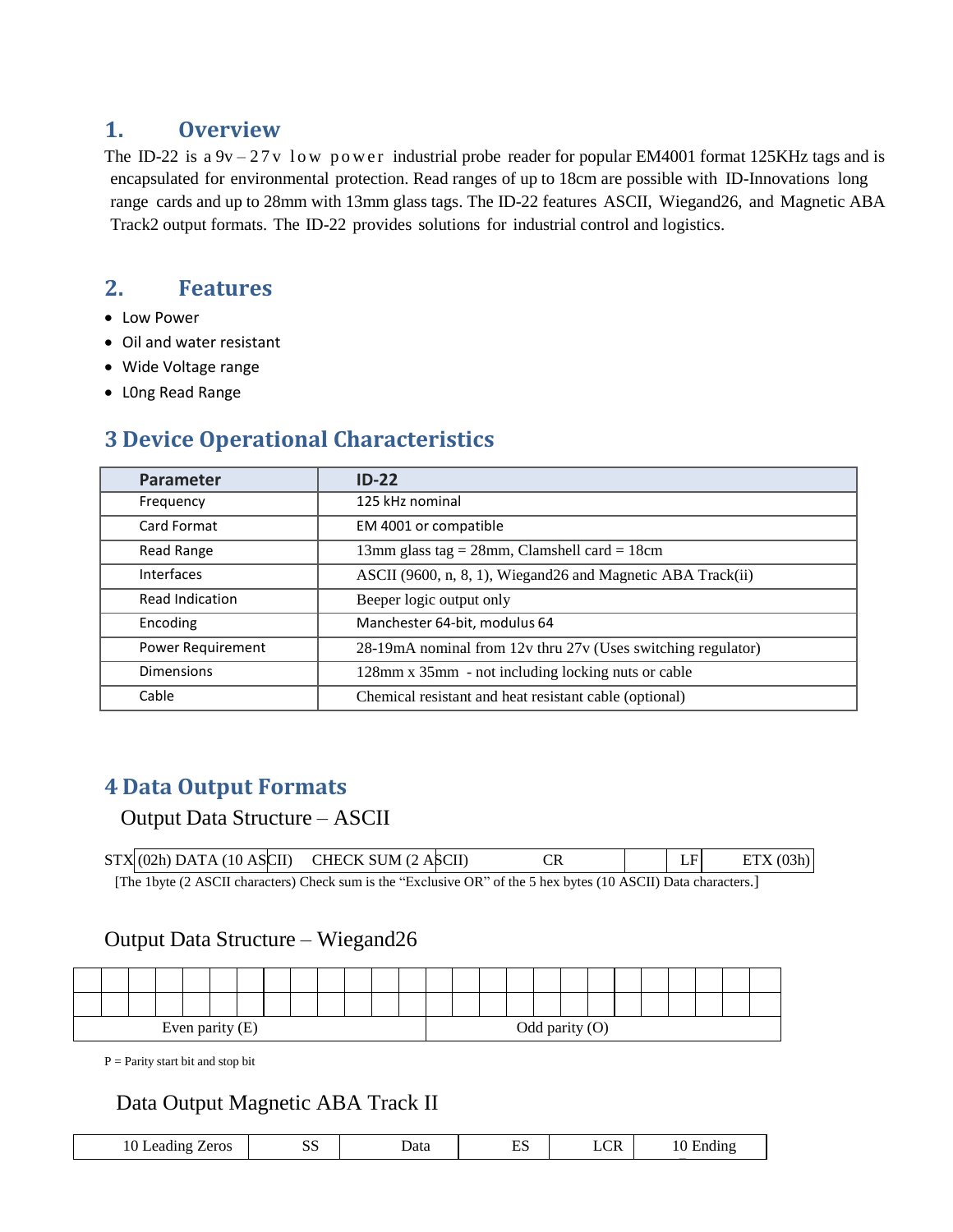[SS is the Start Character of 11010, ES is the end character of 11111, LRC is the Longitudinal Redundancy Check.] **5. Magnetic Emulation Waveforms**



#### Start and End Sequences for Magnetic Timing



#### **Data Timings for Magnetic Emulation**

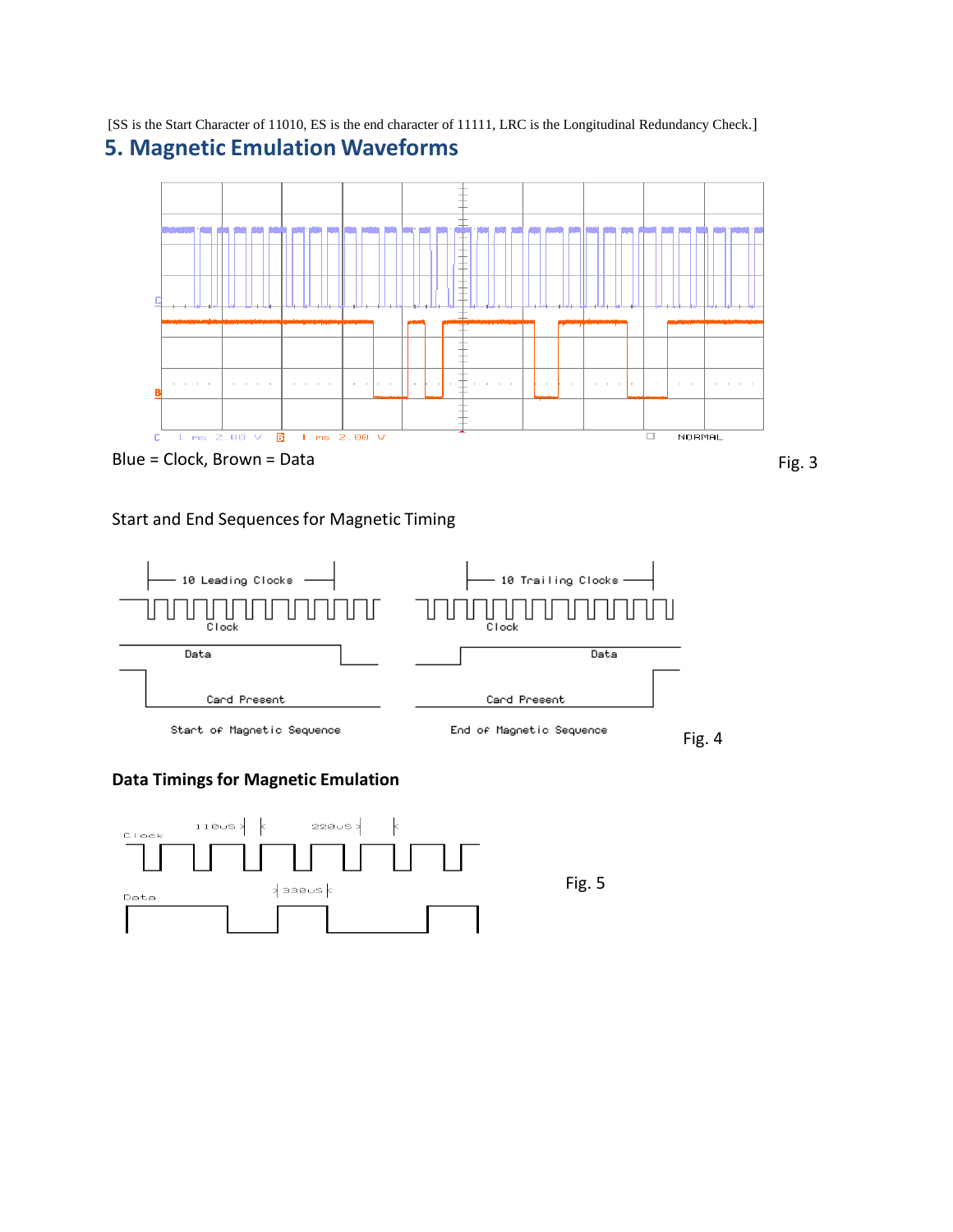The magnetic Emulation Sequence starts with the Card Present Line going active (down). There next follows 10 clocks with Zero '0' data. At the end of the 10 leading clocks the start character (11010) is sent and this is followed by the data. At the end of the data the end character is sent followed by the LCR. Finally 10 trailing clocks are sent and the card present line is raised.

The data bit duration is approximately 330uS. The approximate clock duration is 110uS. Because of the symmetry data can be clocked off either the rising or falling edge of the clock.

| <b>Wire color</b> |            | <b>Description</b>                                             |
|-------------------|------------|----------------------------------------------------------------|
| Red               | <b>PWR</b> | $+12V$ DC input                                                |
| <b>Black</b>      | <b>GND</b> | Ground                                                         |
| Violet            |            | Beeper Logic level output                                      |
| Blue              |            | Used to Select Magnetic                                        |
| White             |            | Card Present (Magnetic)                                        |
| Green             |            | Data1 (Wiegand). ASCII (9600, n, 8, 1). Clock (Magnetic)       |
| <b>Brown</b>      |            | Data 0 (Wiegand). Inverted ASCII (9600,n,8,1). Data (Magnetic) |
| Yellow            |            | Program line (format selector)                                 |
| Screen            | <b>GND</b> | <b>Earth Screen</b>                                            |

## **6. Output Wire Description**

## **7. Programming the Output Format**

| <b>Output Format</b>   | <b>Programming</b>                       |
|------------------------|------------------------------------------|
| ASCII                  | Connect PRGM (Yellow wire) to Black wire |
| Wiegand26              | Connect PRGM (Yellow wire) to Red wire   |
| Magnetic ABA Track(ii) | Connect PRGM (Yellow wire) to Blue       |

## **8. Connection direct to a computer**

Direct connection to a computer RS232 can be made by connecting the green wire to a 1k series resistor and connecting the other end of the resistor to the computer RS232 input. The mode is called pseudo RS232. On a standard D9 socket, connect the green wire via the series 1k to pin2 of the D-type. Connect the ground to Pin5 on the D-type. Leave the TX pin3 open. See "Useful Information" below for free terminal download information.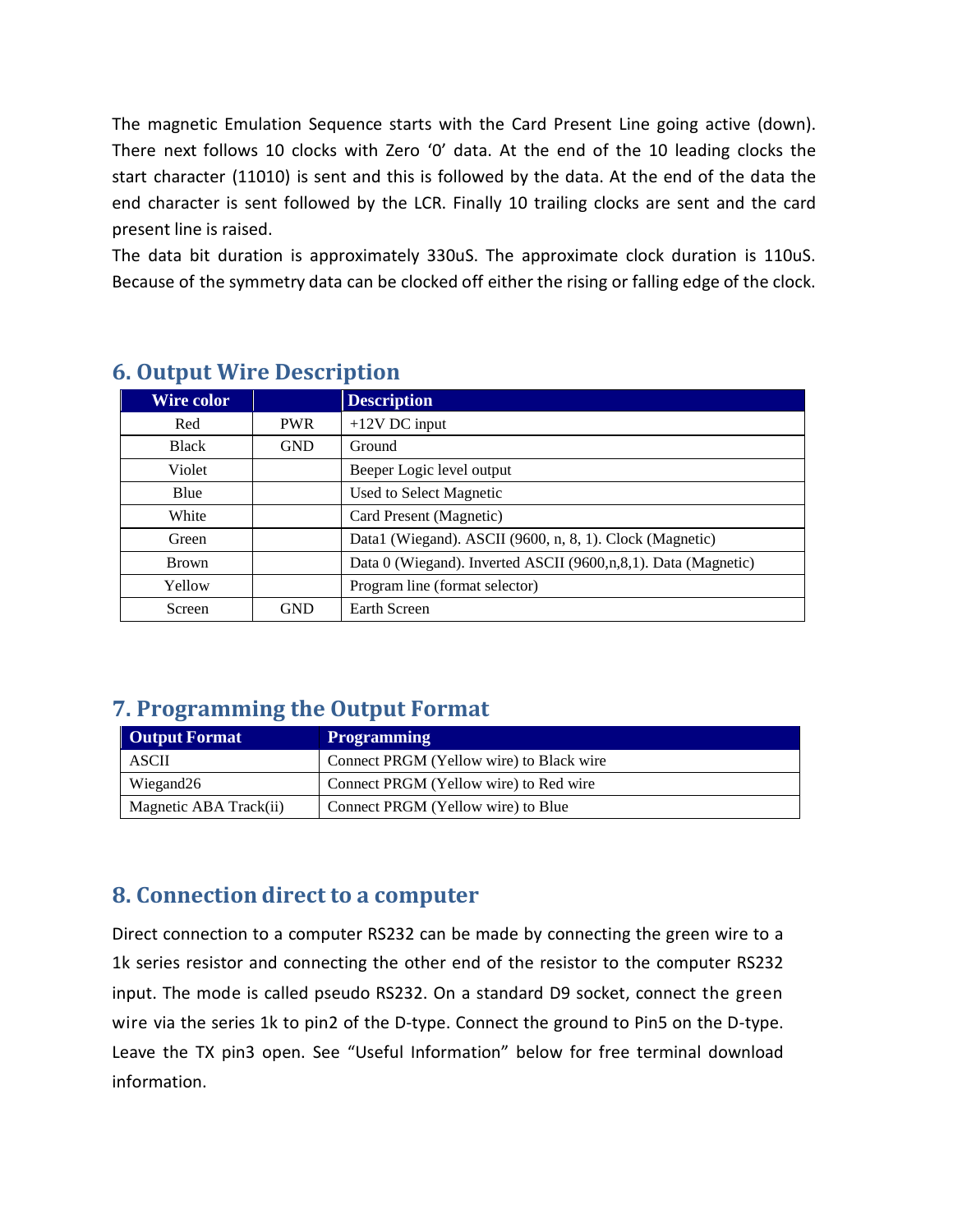More optional output connectors are available:

- 1. Output with RS485 connector
- 2. Output with RS232 connector
- 3. RS232-RS485 converter
- 4. RS232-USB converter
- 5. RS485-USB converter

Online purchase link:

<http://www.id-innovations.com/httpdocs/converting%20accembly.html>

### **9. Connection to a Processor UART**

Direct connection to a UART is possible using the brown wire to the UART RX in pin.

#### **10. Connecting a Read LED**

Sometimes the user may not want to drive a beeper but may still need to drive an LED. In this case a driver transistor may not be necessary because the Beeper Output Pin can supply 3mA continuously. Connect a 1k5 resistor to the violet wire. This will limit the current. Connect the other end of the resistor to the LED anode and connect the cathode to ground

## **11. Choice of Power Supply**

The ID-22 has a very wide supply voltage range, 9v-27v, to cope with notoriously unstable industrial 24volt DC lines. The ID-22 has a carefully chosen internal switch mode supply to convert the DC input down a reasonable level where a low noise linear regulator takes over to give the required 5volt for the internal reader. This helps to maintain good read range and ensure low power consumption. The ID-22 is intended for 24volt connection but DC supplies in the range of 9 to 27volt may be used.

#### **12. DC Current Characteristics**

The graph below shows the current at various supply voltages. The reader probe uses both a switching regulator and a linear regulator in cascade to give good supply rejection. Above 10volts the current stabilizes and gets smaller as the voltage increases. This reduces internal power dissipation and heat.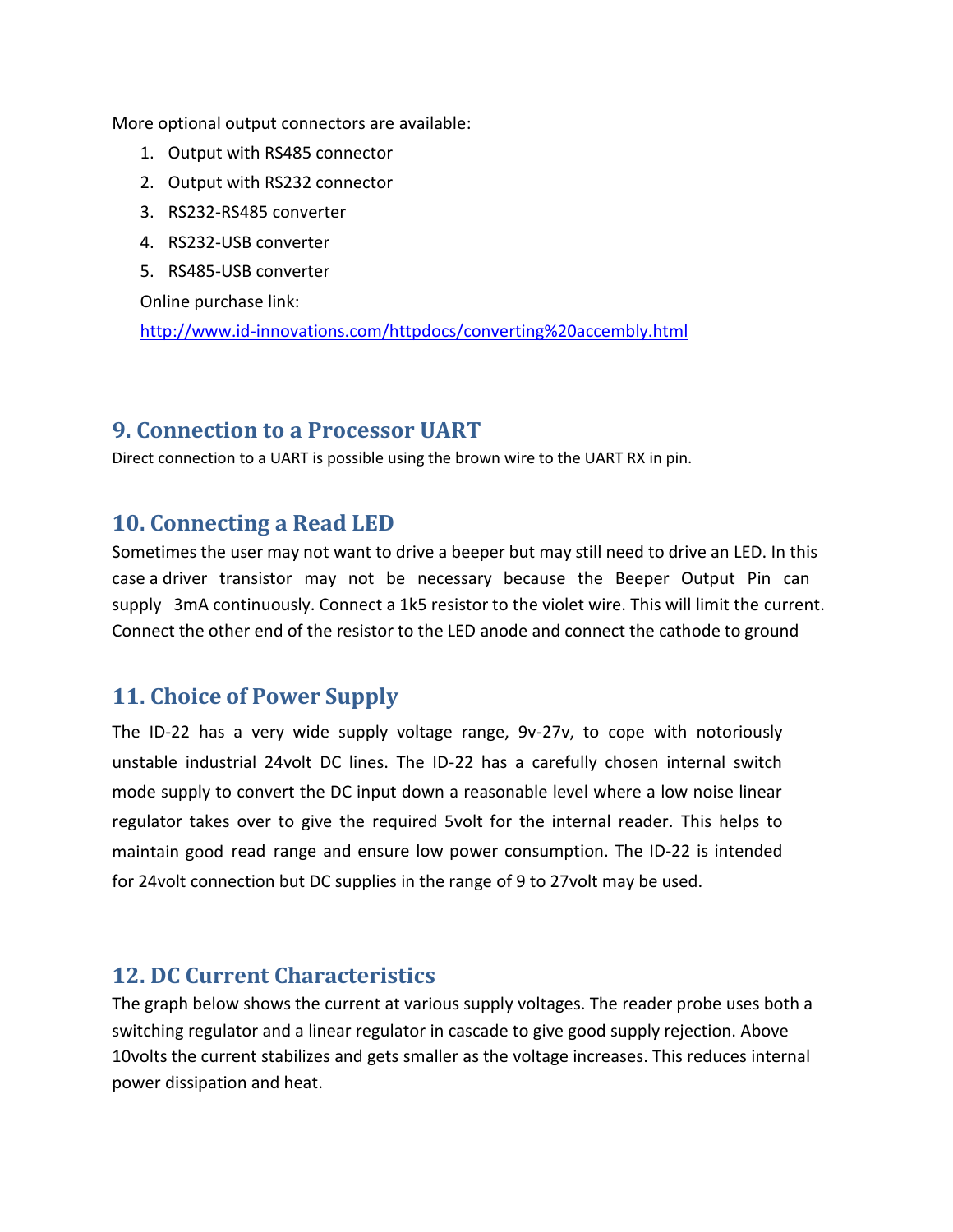DC Power Requirement



### **13. Absolute Maximum Ratings**

| (Vcc)                  | <b>Red Wire</b> | 30V                                  |
|------------------------|-----------------|--------------------------------------|
| Data 0                 | <b>Brown</b>    | 5.7v                                 |
| Data 1                 | Green           | 5.7v                                 |
| C.P (Magnetic)         | white           | 5.7v                                 |
| Beeper logic           | violet          | 5.7v                                 |
| <b>All Connections</b> |                 | $-0.7V$                              |
| Data 0                 | <b>Brown</b>    | 5 <sub>m</sub> A                     |
| Data 1                 | Green           | 5 <sub>m</sub> A                     |
| C.P (Magnetic)         | White           | 5 <sub>m</sub> A                     |
| Beeper logic           | violet          | 5 <sub>m</sub> A                     |
| 70 Deg C               |                 |                                      |
| $-10$ Deg C            |                 |                                      |
| $-25$ Deg C            |                 |                                      |
|                        |                 | (Low temperature version ID-22 only) |

Ground wire, Black is assumed to be at zero volts for all ratings.

These are maximum and minimum ratings, not working ratings. Long term operation at or near these limits will result in stress and reduce the life of the reader probe.

## **14. Useful information**

For general testing we suggest the user downloads a terminal program free from the internet. Here is one particularly good one to consider: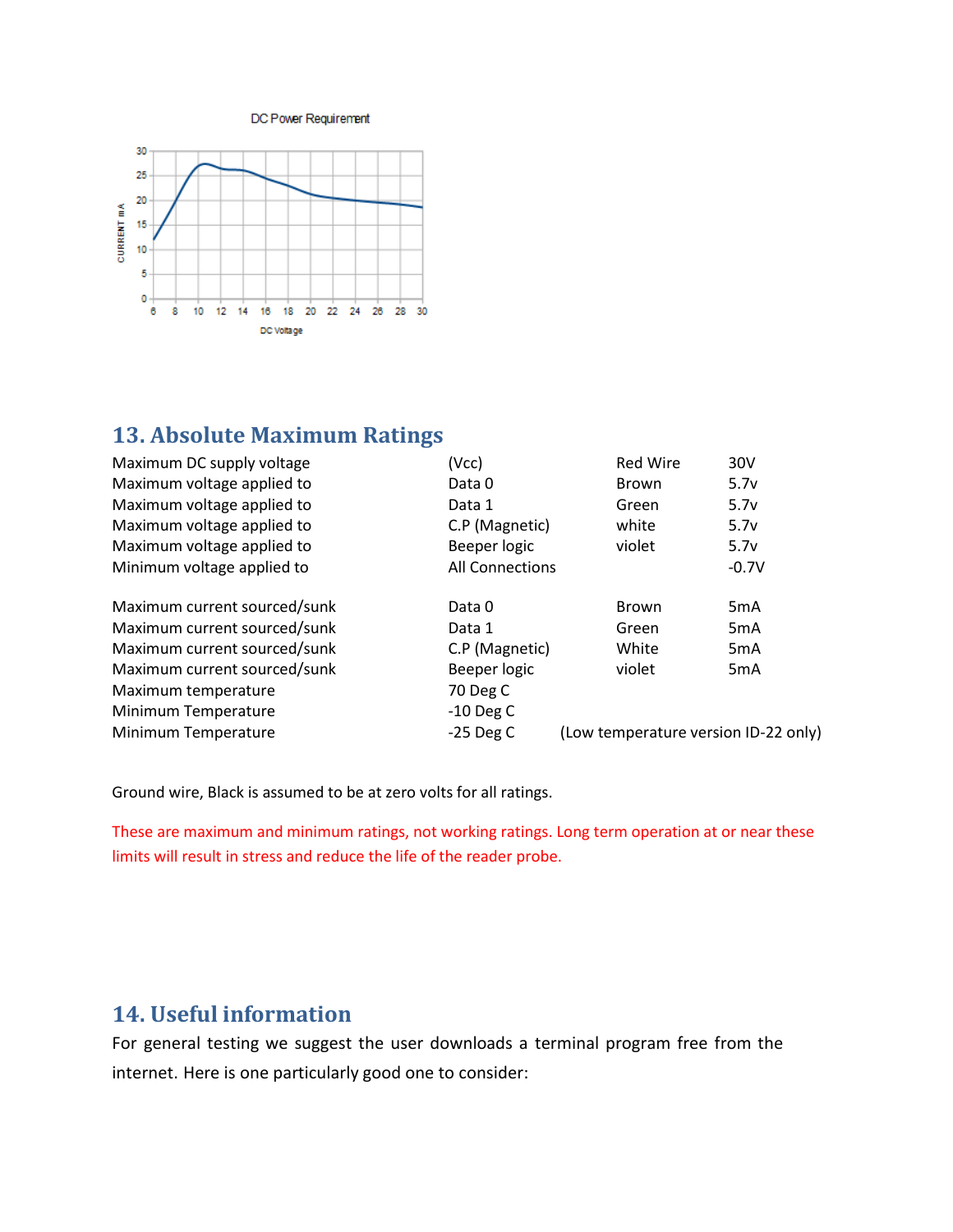<http://braypp.googlepages.com/terminal> - Truly an excellent piece of software, easily the best free terminal we have seen.

If you have any technical queries please contact your local distributor, they have all the technical resources to help you and support you. Where no local distributor exists, our technical helpline may be contacted by writing to [help@ID-Innovations.com](mailto:help@ID-Innovations.com)

## **15. Contact Information**

**Head Office—Australia** ID Innovations, 21 Sedges Grove, Canning Vale, W.A. 6155

**Distributor—P.R. China** Shanghai Jishi Identification Co. Ltd. Room105,Unit 15 No.159 Tianzhou Road Shanghai 200233, P.R.China 上海田州路 159 号 15 单元 105 室 邮编 200233

Telephone: +86 21 64955114 Fax: +86 21 64950750

## **16. Disclaimer**

The information in this document is provided solely for the use of ID Innovations' products. There are no express or implied copyright licenses or intellectual property rights granted to design or fabricate any of ID Innovations' products based on the information provided in this document.

ID Innovations reserves the right to make changes to specifications and product descriptions at any time without notice. The specifications provided in ID Innovations' datasheets can and do vary in different applications and actual performance may vary over time.

ID Innovations' products are not intended for and will not be used in life support systems, human implantation, nuclear facilities or systems or any other application where product failure could lead to loss of life or catastrophic property damage.

ID Innovations makes no warranty, representation or guarantee regarding the suitability of its products